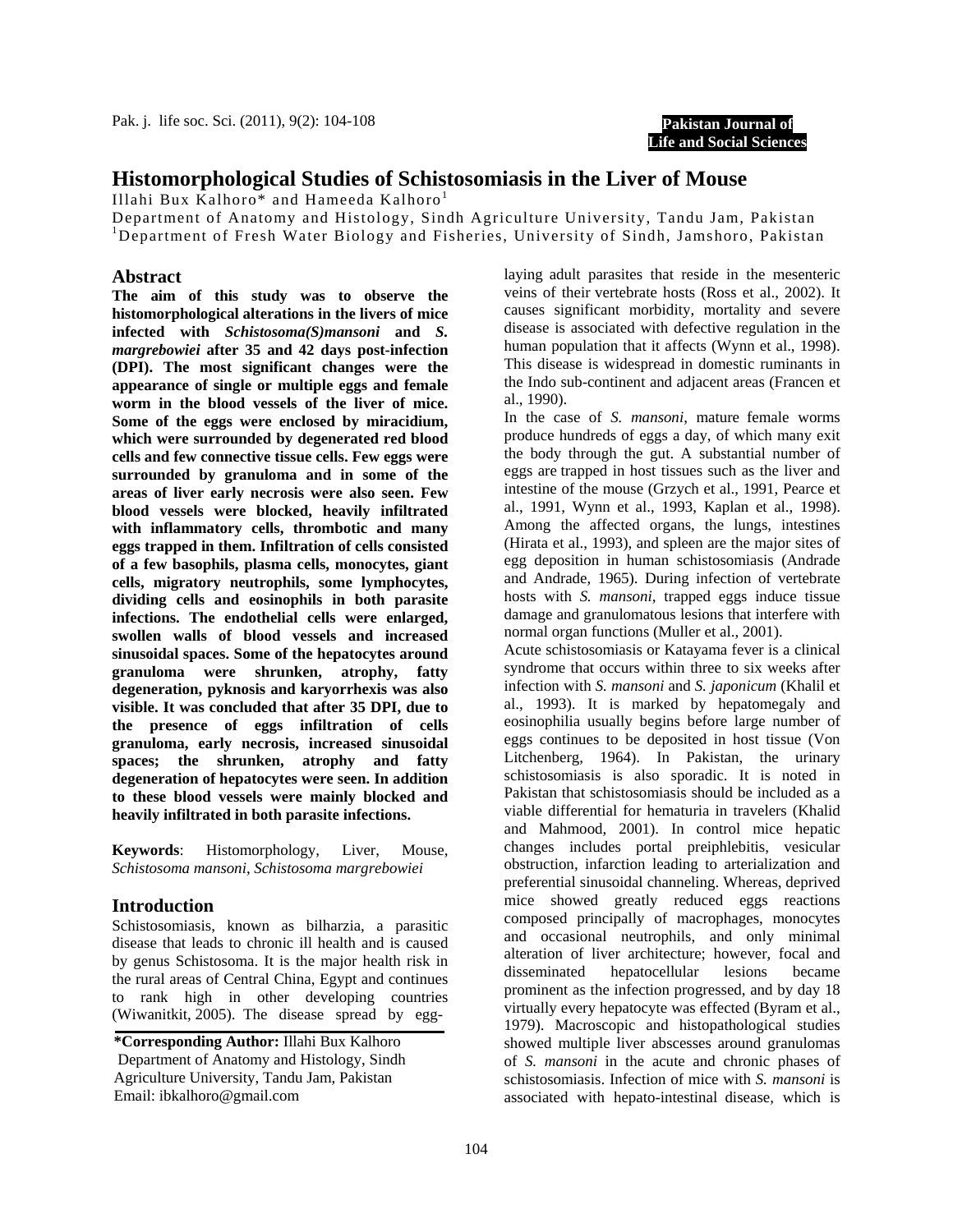characterized by the formation of granulomas around the parasite eggs that become lodged in host tissues. The egg-induced liver pathology evolves through an acute phase at approximately 8 weeks post-infection, which is characterized by vigorous granulomatous inflammation (Andrade and Warren, 1964). The following study described the histomorphological changes in the structures of liver of mouse due to appearance of *S. mansoni* and *S. margrebowiei*e eggs.

## **Materials and Methods**

Age matched 12 female mice of the Bantam and Kingman Tyler's Original (BKTO) strain, weighed approximately 20-35g each were infected with cercariae of either *S. mansoni* (Puerto Rican Strain) maintained in albino *Biomphalaria glabrata* snails and random–bred to mice or *S. margrebowiei* (originally obtained from Lochinar National Park, Zambia) and maintained in *Bulinus natalensis* intermediate host snails (the original stock was obtained from the Experimental Taxonomy unit of the British museum of natural history, London). Before administrating the cercariae, the experimental animals were anaesthetized with sodium pentabarbitone (Nembutal). The abdominal skin was shaved and the mice were placed on their backs in wooden holding racks and gently secured with sellotape. The shaved skin was moistened with aquarium water and cercarial suspension (1 ml/animal) was placed through plastic ring. All 12 mice were killed at day 35 and 42 and autopsies were performed immediately after the animals were killed by dislocation of neck region. The liver from each animal was fixed in Heindenhain's Susa fixative, washed, dehydrated in ethanol, infiltrated and embedded in historesin. Selected 4 µm thick sections were stained in polychrome method (Blackstock, Pers. Comm.) and 1% toluiodine blue in 1% borax staining methods for general histomorphology. The morphometeric study included at least 5 measurements for length and width of the granuloma and infiltration of cells was measured in micron with occulometer. The sections of liver of mouse were interpreted on Ernst Leitz Wetzler Light Microscope (Model No.786554).

## **Results**

#### **Appearance of the** *S. mansoni* **and** *S. margrebowiei* **eggs in the liver of mouse**

Eggs at different stages of maturation, i.e. both immature and mature eggs were observed on 35 and 42 DPI in the center of granulomas and inside the capillaries and branches of veins of the liver of mice in both parasite infections. Intrauterine eggs were also seen in the enlarged muscular wall of the uterus

of *S. mansoni* female worm on day 35 (Fig. 1). The granuloma with single and multiple eggs surrounded by various types of connective tissue cells. In some areas of liver the granulomas with various stages of eggs were surrounded by mainly eosinophils, some macrophages, lymphocytes and neutrophils. The mean diameter of granuloma appeared in *S. mansoni* infected liver was 150.89 µm and in *S. margrebowiei* was 148.70 µm after 42 DPI. At the center of granulomas are eggs; some containing a developing miracidium and others are empty eggshells. In the blood vessels of the liver of mice *S. mansoni* egg contained developed miracidium which was surrounded by eggshell and several vacuolated red blood cells were prominently visible close to it (Fig. 2). In *S. mansoni* infection some of the eggs with minimum and moderate types of cellular reaction, but in *S. margrebowiei* few eggs were seen without these reactions. Miracidia of various morphological features were prominent in both parasite infections. **Histomorphological responses due to the** 

# **schistosome eggs in the livers of mice**

Normal liver showed blood vessels, sinusoids and hepatocytes stained light blue foamy cytoplasm and pale nuclei with 1% toluiodine blue (Fig. 3). After 35 DPI it was occasionally observed that hepatocyte nuclei were irregular in shape in *S. mansoni* infection. In *S. margrebowiei* increased areas of marked infiltration showed some hepatocytes with granular cytoplasm darkly stained. The hepatocytes were shrunken, irregular and diminished in size (Fig. 2). The pyknotic nuclei stained dark and foamy cytoplasm with patches of light red color. Few areas of fatty degeneration and early necrosis of hepatocytes were observed in *S. mansoni* infection. The some of endothelial cells lining the walls of the blood vessels were swollen, enlarged and yellow granules were seen in the sinusoids. The nuclei of hepatocytes, endothelial cells and some of inflammatory cells were stained dark with polychrome and pale blue with 1% toluiodine blue. The nuclear membrane (envelope) appears as a dark blue-purple line due to deposit of granular chromatin scattered along the inner surface. The spaces of sinusoids were increased, yellow material; red blood cells, macrophages and granulocytes were prominent in both parasite infections. The blood vessels were inflamed and heavily infiltrated with increased numbers of connective tissue cells in both parasite infections. Numerous mast cells stained blue with uniform granules were observed in both parasite infections. Infiltration of cells consisted of a few basophils, plasma cells, monocytes, giant cells, migratory neutrophils, some lymphocytes, dividing cells and eosinophils predominated. The mean diameter of infiltration of cells at 35 DPI was 122.35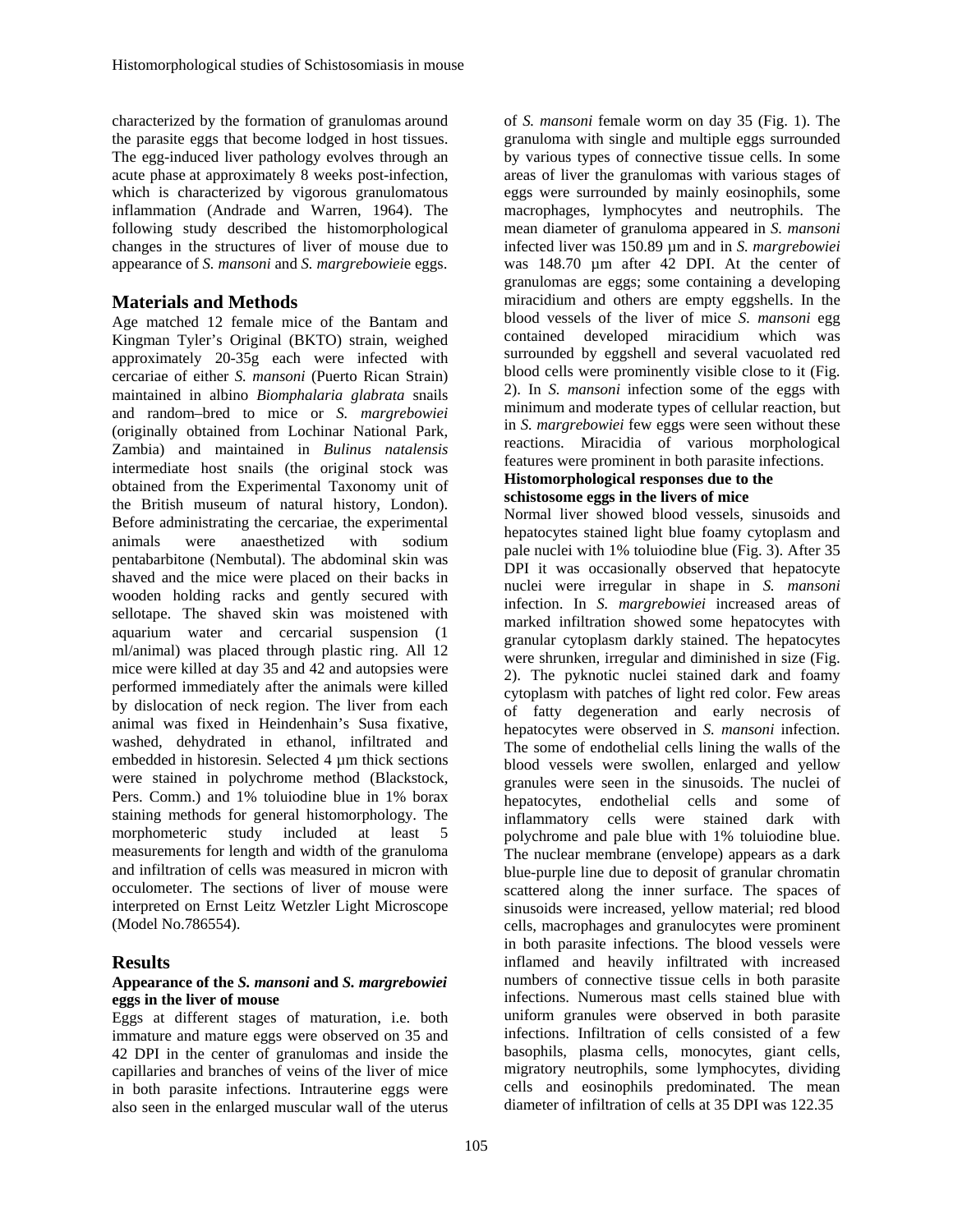

**Fig 1 Intrauterine** *S. mansoni* **eggs were visible after 35 DPI.** Stain: Polychrome.





**Note**: red blood cells in blocked blood vessel, infiltration of various connective tissue cells, irregular and pyknotic nuclei of shrunken and atrophied hepatocytes on both sides of blood vessel. Stain: Polychrome.

µm. The blood vessels containing eggs were infiltrated with connective tissue cells, thrombotic and some eggs were also observed in both parasite infections. Due to presence of eggs in blood vessels their walls were swollen and enlarged endothelial cells which contained yellow material. After 42 DPI granulomas had increased in size and were surrounded by various egg developmental stages and increasing yellow material in sinusoids in both parasite infections (Fig. 4).



**Fig 3 Normal liver histology showing hepatocytes, sinusoids and blood vessels**

Stain: 1% Toluiodine blue in 1% borax.



**Fig 4 Granuloma with single** *S. margrebowiei* **egg surrounded by various connective tissues cells after 42 DPI. Note increased spaces of sinusoids close to granuloma** 

Stain: 1% Toluiodine blue in 1% borax.

#### **Discussion**

In this study histomorphological changes caused by *S. mansoni* and *S. margrebowiei* were observed in experimentally infected livers of mice. In the present study after 35 DPI *S. mansoni* and *S. margrebowiei* eggs were observed in the liver of mice. Whereas, Bogitsh (1975) had reported that the following oviposition by the female worm, the *S. mansoni* eggs usually can be observed within the liver of the vertebrate host. This finding is close agreement with present study of *S. mansoni* only. Amer (1994) has reported that the eggs after being laid by the worm, and developed embryos. Similar result was also noticed in the present study.

In the present study, eggs were deposited in the blood vessels of the liver of mice. The blood vessels were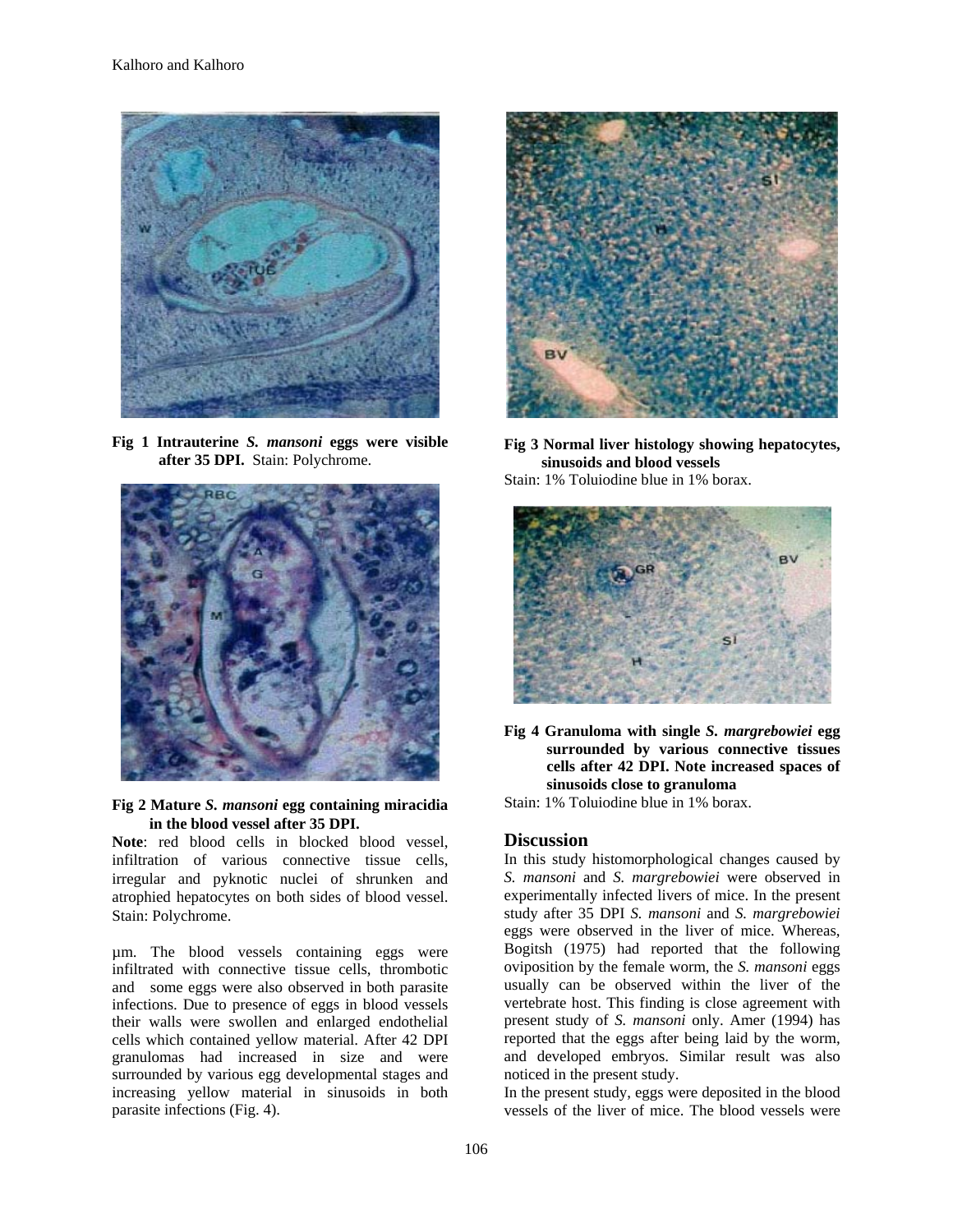heavily infiltrated with inflammatory cells, thrombotic and some eggs trapped in them. Varying degrees of granulomatous reaction were also observed around the eggs in both parasite infections. These results are also agreement with the Cook et al., (1974) Saber et al., (1983), and Hirata et al., (1993). Eggs are deposited in venules and small vein of the viscera and may be extruded into the lumen of these hollow viscera may became trapped in the visceral wall, or may be dislodged from the venules and enter the venous blood to micro-embolize to distant organ. Eggs produce varying degrees of tissues lesions, such as a granulomatous response (Cook et al., 1974, Rocklin et al., 1980, & Saber et al., 1983). In present study formation of granuloma comprises large numbers of eosinophils, some macrophages, lymphocytes, few neutrophils and giant cells. Numerous mast cells stained blue with uniform granules were observed in both parasite infections. Whereas, Rocklin et al., (1980) and Khalil et al., (1993) have reported that during acute schistosomiasis stage in the liver with formation of acute granuloma comprising of eosinophils, neutrophils (Rocklin et al., 1980) and a few mononuclear cells around the eggs of *S. mansoni* (Khalil et al., 1993).

In the present study most of hepatocytes present close the granulomas were showing fatty degeneration and early necrosis in the both parasite infections. Whereas, Fransen et al., (1990) reported in natural infection of *S. spindale* the hepatocytes adjacent to the granulomas were necrotic. In the present study most of hepatocytes were shrunken, diminished in size and vacuolated nuclei and foamy cytoplasm was observed close to the granulomas. The results reported by Popper et al. (1961) that hepato-cellular injury due to a wide variety of causes can stimulate secondary response of the liver, such as billaryductular proliferation, vascular alterations, and fibroblastic activity; these reactions may terminate in hepatic cirrhosis.

It was concluded from the present study that after 35 DPI due to the presence of various eggs granuloma, infiltration of cells and blood vessels were mainly blocked in both parasite infections. However, in *S. mansoni* infected liver intrauterine eggs were visible in the body of female worm. In addition to these, the shrunken, atrophy, fatty degeneration of hepatocytes and early necrosis in some of the areas of liver were seen. The nuclei of the hepatocytes close the egg contained embryo were pyknotic and in severely infected areas of liver karyorrhexis was also visible.

Abbreviation:-  $A =$  Apical gland,  $BV =$  Blood vessel,  $G =$  Penetration gland,  $GC =$  Germinal cells,  $GR =$ Granuloma,  $H =$  Hepatocytes, IUE = Intrauterine

eggs,  $M =$  Miracidium,  $NM =$  Neural mass, RBC = Red blood cells,  $SI = Sinusoids$ ,  $W = Worm$ .

## **Acknowledgements**

The principal author wish to express their moral appreciation for histological material provided by Dr. N.W. Runham (School of Biological Sciences; UCNW, Bangor Gwynedd). This work was supported in part by a grant (World Bank under IDA Credit No. CR-2154-Pakistan) under ARP-II Program Pakistan Agriculture Research Council.

## **References**

- Amer M, 1994. Cutaneous Schistosomiasis. Contemporary Tropical Dermatology, 22: 713-717.
- Andrade ZA and KS Warren, 1964. Mild prolonged schistosomiasis in mice: alterations in host response with time and the development of portal fibrosis. Transactions of the Royal Society Tropical Medicine and Hygiene, 58:53.
- Andrade ZA and SG Andrade, 1965. Patoligia do baco na esquistossomose hepatosplenica. Revista do intsituo de Medicine Tropical de sdo Paulo, 7: 218-227.
- Bogitsh BJ, 1975. Cytochemical localization of peroxidase activity in the miracidium of *Schistosoma mansoni*. The Journal of Parasitology, 61: 621-626.
- Byram JV, M Donnhoff, MJ Muscallam and F Von Lichtenberg, 1979. *Schistosoma mansoni* infection in T cell deprived mice, and the ameliorating effect of administrating homologous chronic infection serum. II. Pathology. 1979. American Journal of Tropical Medicine and Hygiene, 28: 274-285.
- Cook JA, ST Baker, KS Warren and P Jordan, 1974. A controlled study of morbidity of *Schistosoma mansoni* in St. Lucian children, based on quantitative egg excretion. American Journal of Tropical Medicine and Hygiene, 23: 625-637.
- Fransen J, JD Bont, J Vercruysse, DV Akan, VR Southgate and D Rollenson, 1990. Pathology of natural infections of *Schistosoma spindale* Montgomery, 1906, in cattle. Journal of Comparative Pathology, 449-455.
- Grzych JM, E Pearce, A Cheever, ZA Caulada, P Caspar, S Heiny, F Lewis and A Sher, 1991. Egg deposition is the major stimulus for the production of Th2 cytokines in murine *Schistosomiasis mansoni*. Journal of Immunology: 146:1322.